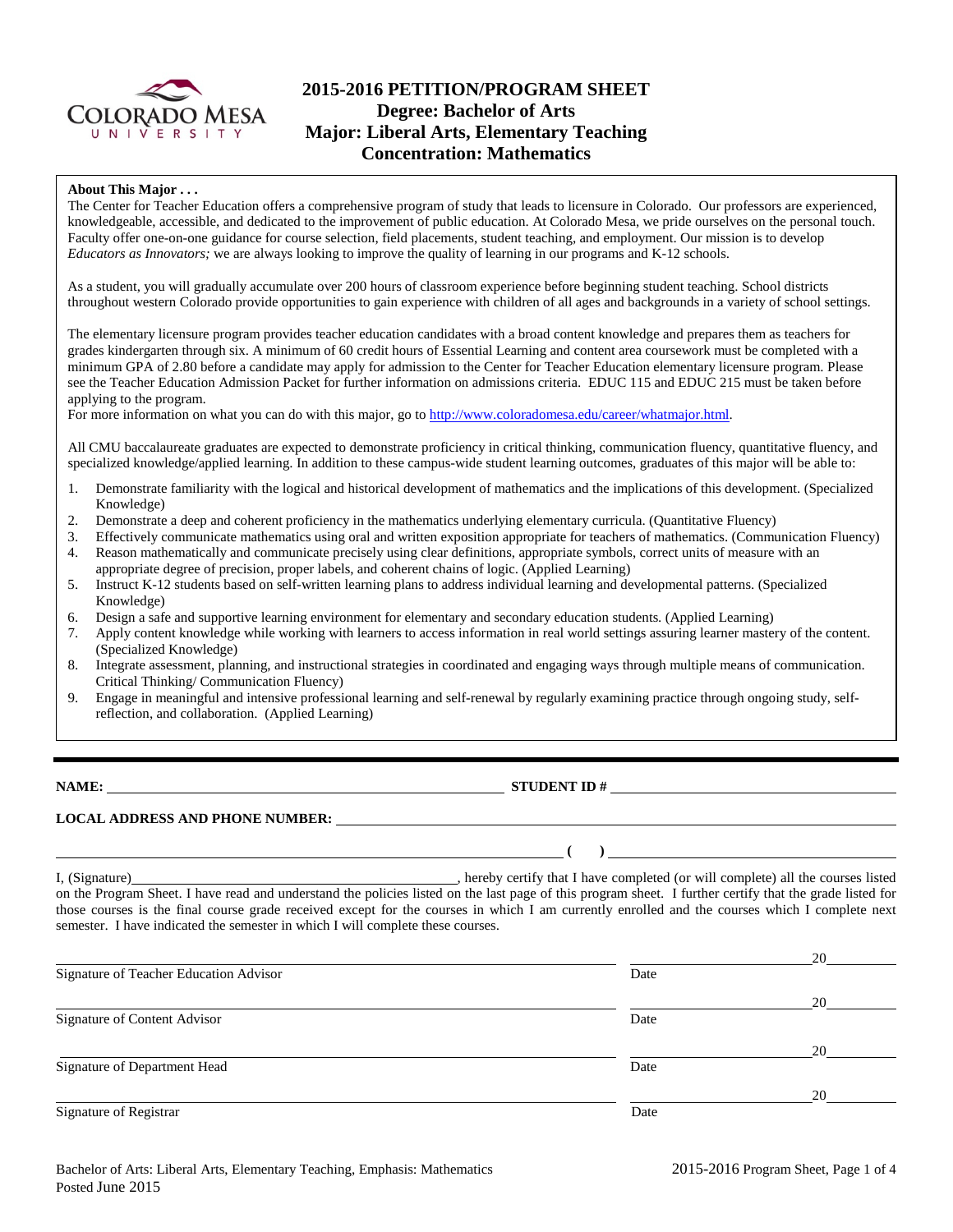### **DEGREE REQUIREMENTS:**

- 125-126 semester hours total (Students must complete a minimum of 30 of the last 60 hours of credit at CMU, with at least 15 semester hours in major discipline courses numbered 300 or higher).
- 40 upper division credits (A minimum of 15 taken at the 300-400 course levels within the major at CMU).
- 2.80 cumulative GPA or higher in all CMU coursework
- 2.80 cumulative GPA or higher in coursework toward the major content area
- Pre-collegiate courses (usually numbered below 100) cannot be used for graduation.
- A cumulative grade point average of 2.8 or higher must be maintained for -content courses-and overall GPA. A grade of B or better is required for all EDUC courses.
- A student must follow the CMU graduation requirements either from 1) the program sheet for the major in effect at the time the student officially declares a major; or 2) a program sheet for the major approved for a year subsequent to the year during which the student officially declares the major and is approved for the student by the department head. Because a program may have requirements specific to the degree, the student should check with the faculty advisor for additional criteria. It is the student's responsibility to be aware of, and follow, all requirements for the degree being pursued. Any exceptions or substitutions must be approved by the student's faculty advisor and Department Head.
- Foreign language proficiency must be demonstrated by high school coursework (2 years), college coursework (2 semesters), or competency testing.
- When filling out the program sheet a course can be used only once.
- See the "Undergraduate Graduation Requirements" in the catalog for additional graduation information.
- Students must PASS the PLACE or PRAXIS II exam in the content area prior to beginning the internship. Also, ALL other coursework toward the degree must be successfully completed prior to the internship.
- A grade of C or better must be earned in all required courses, unless otherwise stated.

**ESSENTIAL LEARNING REQUIREMENTS** (31 semester hours): See the current catalog for a list of courses that fulfill the requirements below. If a course is an Essential Learning option and a requirement for your major, you must use it to fulfill the major requirement and make a different selection for the Essential Learning requirement.

| Course No Title                                                                                                                                                                                                                         | Sem.hrs Grade Term/Trns |  |  |  |  |  |  |
|-----------------------------------------------------------------------------------------------------------------------------------------------------------------------------------------------------------------------------------------|-------------------------|--|--|--|--|--|--|
| <b>English</b> (6 semester hours, must receive a grade of "B" or better and<br>must be completed by the time the student has 60 semester hours.)<br><b>ENGL 111 English Composition</b><br>3                                            |                         |  |  |  |  |  |  |
| ENGL 112 English Composition                                                                                                                                                                                                            | 3                       |  |  |  |  |  |  |
| <b>Math:</b> MATH 205 (3 semester hours) Must be taken after MATH<br>105. Must receive a grade of "C" or better, must be completed by the<br>time the student has 60 semester hours.<br><b>MATH 205 Elements of Mathematics II</b><br>3 |                         |  |  |  |  |  |  |
| <b>Humanities</b> (3 semester hours)<br>$ENGL**$                                                                                                                                                                                        |                         |  |  |  |  |  |  |
| *Chosen from 131, 132, 150, 222, 231, 232, 254, 255, 261, 262                                                                                                                                                                           |                         |  |  |  |  |  |  |
| <b>Social and Behavioral Sciences</b> (6 semester hours)                                                                                                                                                                                |                         |  |  |  |  |  |  |
| *PSYC 233 Human Growth & Development 3                                                                                                                                                                                                  |                         |  |  |  |  |  |  |
| GEOG 103 World Regional Geography                                                                                                                                                                                                       | 3                       |  |  |  |  |  |  |

| <b>Fine Arts</b> (3 semester hours) |                                                                           |   |  |  |  |  |
|-------------------------------------|---------------------------------------------------------------------------|---|--|--|--|--|
| <b>History</b> (3 semester hours)   |                                                                           |   |  |  |  |  |
| HIST 131                            | <b>United States History</b>                                              | 3 |  |  |  |  |
|                                     | <b>Natural Sciences</b> (7 semester hours, one course must include a lab) |   |  |  |  |  |
| <b>BIOL 101</b>                     | General Human Biology                                                     | 3 |  |  |  |  |
|                                     | BIOL 101L General Human Biology Lab                                       | 1 |  |  |  |  |
| <b>PHYS 100</b>                     | Concepts of Physics                                                       | 3 |  |  |  |  |
| OR                                  |                                                                           |   |  |  |  |  |
|                                     | PHYS 105/105L Physics by Inquiry and Lab 3                                |   |  |  |  |  |

Course No Title Sem.hrs Grade Term/Trns

**Foreign Language:** Proficiency must be demonstrated in college or high school coursework. See note in Degree Requirements.

#### **WELLNESS REQUIREMENT** (2 semester hours)

| KINE 100 | Health and Wellness |  |  |
|----------|---------------------|--|--|
| KINA     |                     |  |  |

#### **ESSENTIAL LEARNING CAPSTONE (4 semester hours):**

| <b>ESSL 290</b>     | <b>Maverick Milestone</b>          |  |
|---------------------|------------------------------------|--|
|                     | (see English $\&$ math pre-reqs) 3 |  |
| ESSL <sub>200</sub> | Essential Speech (co-requisite) 1  |  |

## **MAJOR REQUIREMENTS**: **LIBERAL ARTS CORE**

(36 Semester Hours)

|                                    | <b>Literacy:</b> (9 semester hours)        |                          |  |
|------------------------------------|--------------------------------------------|--------------------------|--|
| ENGL 240                           | Children's Literature                      | 3                        |  |
| ENGL 245                           | <b>Imaginative Writing</b>                 | 3                        |  |
| ENGL 343                           | Language Systems and                       |                          |  |
|                                    | Linguistic Diversity                       | 3                        |  |
|                                    |                                            |                          |  |
|                                    | <b>Mathematics:</b> (6 semester hours)     |                          |  |
|                                    | *MATH 105 Elements of Mathematics I        | 3                        |  |
|                                    | MATH 301 Math for Elementary Teachers      | 3                        |  |
| *Must earn a "C" or higher         |                                            |                          |  |
|                                    | <b>Kinesiology:</b> (3 semester hours)     |                          |  |
| KINE 321                           | Physical Activity and                      |                          |  |
|                                    | Health in the Classroom                    | 3                        |  |
|                                    | <b>Social Sciences:</b> (9 semester hours) |                          |  |
| <b>POLS</b> 101                    | American Government                        | 3                        |  |
| ECON 201                           | Principles of Macroeconomics               | 3                        |  |
| HIST 225                           | History of Colorado                        | 3                        |  |
| <b>Science:</b> (6 semester hours) |                                            |                          |  |
| CHEM 100                           | Chemistry and Society                      | 3                        |  |
| GEOL 100                           | Survey of Earth Science                    | $\overline{\mathcal{E}}$ |  |
| Art: (3 semester hours)            | .                                          |                          |  |

ARTD  $410^*$  Elementary Art Ed Methods  $3$ \*Prerequisites: EDUC 115, EDUC 215, EDUC 341, EDUC 343 (all with grades B or better)

\*Must earn a "B" or higher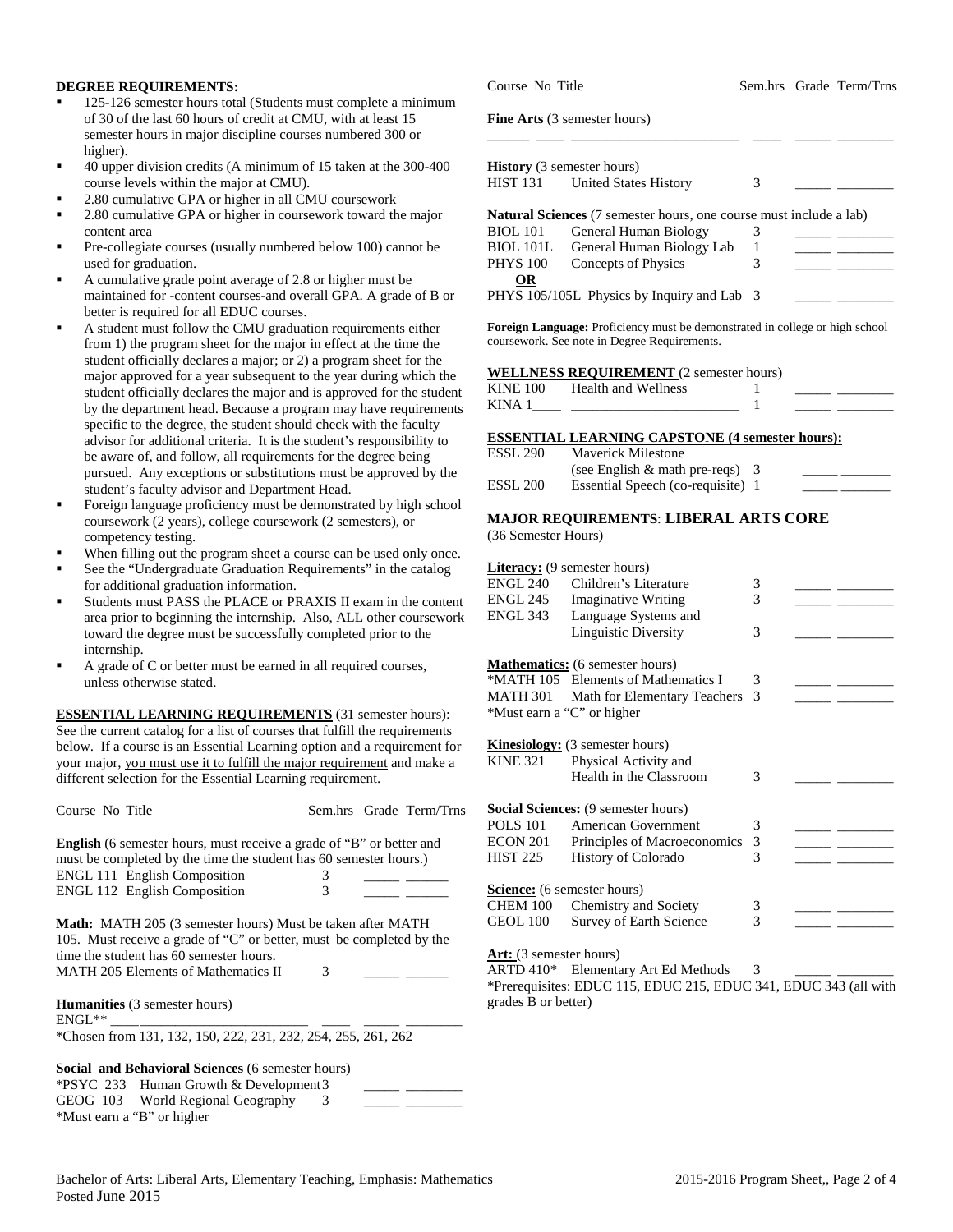|                        |                                                    |   |                         | Course No | Title                                                                      | Sem.hrs Grade | Term/Trns |
|------------------------|----------------------------------------------------|---|-------------------------|-----------|----------------------------------------------------------------------------|---------------|-----------|
| Course No Title        |                                                    |   | Sem.hrs Grade Term/Trns |           |                                                                            |               |           |
|                        |                                                    |   |                         |           | <b>Concentration:</b> 3 semester hours chosen from Concentration Electives |               |           |
|                        | <b>MATH CONTENT AREA</b> (15 semester hours)       |   |                         |           | below (make sure all prerequisites are met):                               |               |           |
|                        |                                                    |   |                         |           |                                                                            | 3             |           |
|                        | <b>Required Courses:</b> (12 semester hours)       |   |                         |           |                                                                            |               |           |
| STAT 200               | <b>Probability and Statistics</b>                  | 3 |                         |           | <b>Concentration:</b> (3 semester hours)                                   |               |           |
|                        | *Select one of the following: CSCI 305 or CSCI 110 |   |                         |           | Choose one course from the following:                                      |               |           |
| *CSCI 305              | <b>Tech for Math Educators</b>                     | 3 |                         |           | MATH 305 Euclidean Geometry (3)                                            |               |           |
| $\Omega$               |                                                    |   |                         |           | MATH 369 Discrete Structures (3)                                           |               |           |
| *CSCI 110              | <b>Beginning Programming</b>                       | 3 |                         |           | STAT 311 Statistical Methods (3)                                           |               |           |
|                        | *Select one of the following: MATH 151 or MATH 146 |   |                         |           | MATH 340 Ethnomathematics (3)                                              |               |           |
| *MATH 151 Calculus I   |                                                    |   |                         |           |                                                                            |               |           |
| $\overline{\text{OR}}$ |                                                    |   |                         |           |                                                                            |               |           |
| *MATH 146              | Calculus for Biological                            |   |                         |           |                                                                            |               |           |
|                        | <b>Sciences</b>                                    |   |                         |           |                                                                            |               |           |
| <b>MATH 389</b>        | <b>Explorations in Mathematics</b>                 |   |                         |           |                                                                            |               |           |
|                        |                                                    |   |                         |           |                                                                            |               |           |
|                        |                                                    |   |                         |           |                                                                            |               |           |

### **Elementary Education Requirements** ( 38 semester hours – 840 Field Experience Hours)

**Program Requirements:** ENGL 111, ENGL 112, PSYC 233, EDUC 115, EDUC 215 (all with a grade of B or better), and MATH 105 with grade of C or better and formal acceptance into the Teacher Education Program.

| EDUC <sub>115</sub>  | What It Means to be a Teacher   |    | 1 semester hours  | 8 Field Experience Hours   |
|----------------------|---------------------------------|----|-------------------|----------------------------|
| <b>EDUC 215</b>      | Teaching as a Profession        |    | 1 semester hours  | 12 Field Experience Hours  |
| <b>EDUC 341</b>      | Pedagogy & Assessment:          |    |                   |                            |
|                      | K-6/Elementary                  | 3  | 3 semester hours  | 20 Field Experience Hours  |
| EDUC 343             | <b>Teaching to Diversity</b>    | 3  | 3 semester hours  | 20 Field Experience Hours  |
| <b>EDUC 374</b>      | Exceptional and ELL             | 3  | 3 semester hours  |                            |
| EDUC <sub>378</sub>  | Technology for K-12 Educators 1 |    | 1 semester hour   |                            |
| EDUC <sub>441</sub>  | Methods of Teaching Lang.       |    |                   |                            |
|                      | & Literacy: EL                  | 6  | 6 semester hours  | 60 Field Experience Hours  |
| EDUC <sub>451</sub>  | Methods of Teaching Math:       |    |                   |                            |
|                      | EC/EL                           | 3  | 3 semester hours  | 60 Field Experience Hours  |
| EDUC <sub>461</sub>  | Methods of Teaching Science     |    |                   |                            |
|                      | & Social Science: EC/EL         | 3  | 3 semester hours  | 60 Field Experience Hours  |
| <b>EDUC</b> 471      | <b>Educational Assessment</b>   |    | semester hours    |                            |
| <b>EDUC</b> 475      | <b>Classroom Management</b>     |    | semester hour     |                            |
| EDUC <sub>499C</sub> | Teaching Internship/Colloq.:    |    |                   |                            |
|                      | EL                              | 12 | 12 semester hours | 600 Field Experience Hours |
|                      |                                 |    |                   |                            |

## **\*\*All EDUC prefix courses listed above must be completed with a grade of B or better to progress through the program sequence.**

### **POLICIES:**

- 1. Please see the catalog for a complete list of graduation requirements.
- 2. This program sheet must be submitted with your graduation planning sheet to your advisor during the **semester prior to the semester of graduation, no later than October 1 for spring graduates, no later than March 1 for fall graduates.** You must turn in your "Intent to Graduate" form to the Registrar's Office **by September 15 if you plan to graduate the following May, and by February 15 if you plan to graduate the following December**.
- 3. Your advisor will sign and forward the Program Sheet and Graduation Planning Sheet to the Department Head for signature. Finally, the Department Head will submit the signed forms to the Registrar's Office. (Students cannot handle the forms once the advisor signs.)
- 4. If your petition for graduation is denied, it will be your responsibility to reapply for graduation in a subsequent semester. Your "Intent to Graduate" does not automatically move to a later graduation date.
- 5. NOTE: During your senior year, you will be required to take a capstone exit assessment/project (e.g,, Major Field Achievement Test).